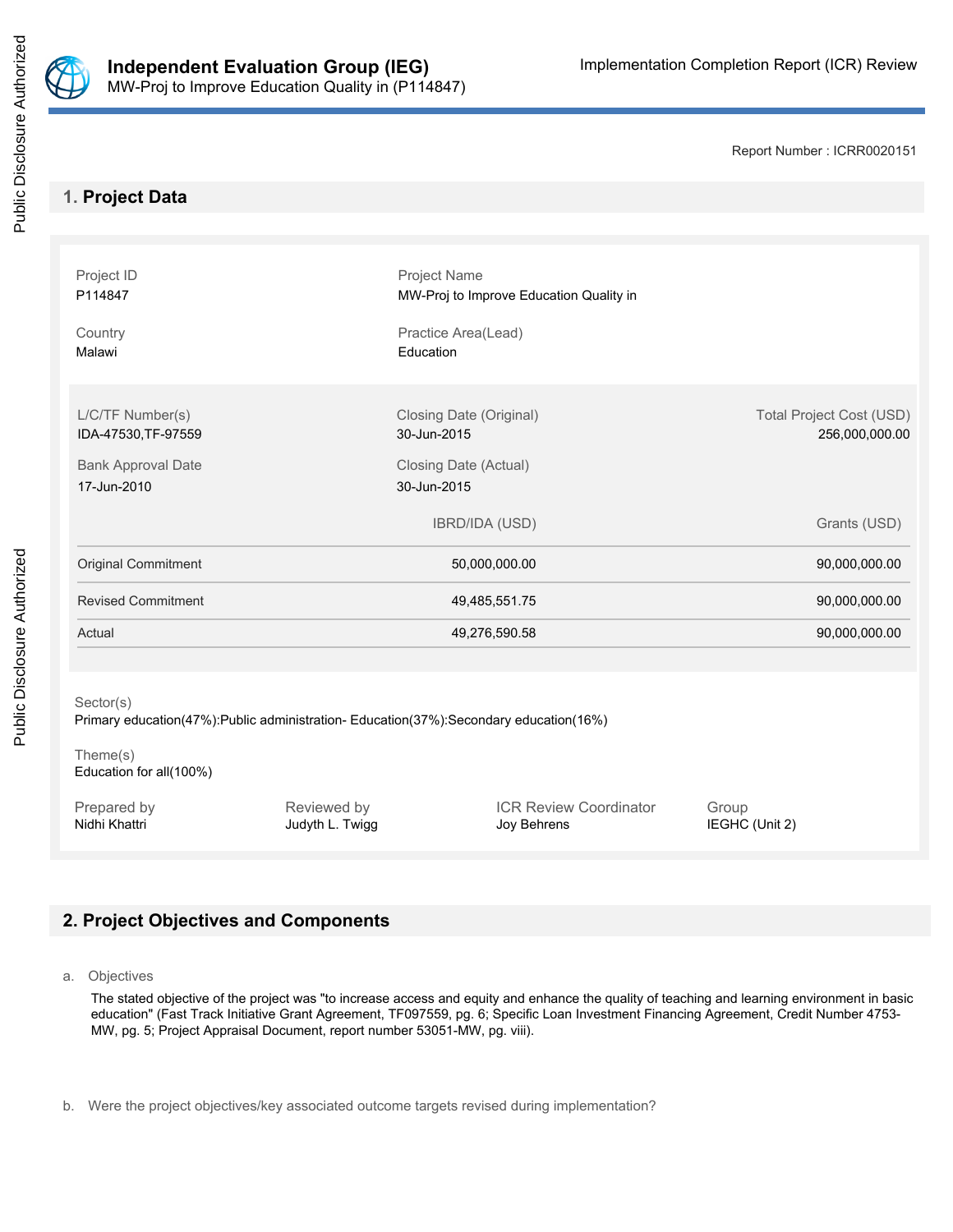

No

#### c. Components

The project comprised three components, as described below (summarized from the Project Appraisal Document [PAD], pp. 12-14 with information on actual expenditure from the ICR, pp. 3-4).

### **Component 1: Improve access and equity (Original: US\$ 96M; Actual: US\$ 81.9M). This component included two subcomponents.**

Subcomponent 1.1: This subcomponent was to improve a wide range of education facilities, including teacher training centers, and update the 2001 school mapping exercise. This subcomponent was to have been targeted especially in areas with marginalized children. Subcomponent 1.2: This subcomponent was to provide direct support to disadvantaged children. The financing was for in-kind transfers (e.g., school uniforms, exam fees, etc.) for primary students; secondary school bursary packages; a communication strategy for informing parents and communities about the transfers and bursaries; and an evaluation to identify incentive packages that were cost-effective and would lead to improved school participation and outcomes.

### Component 2: Improve the teaching and learning environment (Original: US\$ 59M; Actual US\$ 87.3M). This component included **two subcomponents.**

Subcomponent 2.1: This subcomponent was to support printing and distribution of textbooks and learning materials and provide pedagogical aids for basic education. In addition, it was to implement a communication strategy to inform schools and parents about the textbook strategy.

Subcomponent 2.2: This subcomponent was to focus on increasing the number of qualified teachers in basic education. It was to support an open distance learning (ODL) program by financing the printing and distribution of ODL materials, supervision of ODL students (purchasing of vehicles), upgrading of teacher development centers, and evaluation of the effectiveness of ODL to improve education quality in underserved areas.

#### Component 3: Improve management capacity at all levels(Original: US \$90M; Actual: US \$44.9M). This component included 3 **subcomponents.**

Subcomponent 3.1: This subcomponent was to focus on supporting teacher management reforms through implementation of a program on continuous professional development and teacher management, and development of a Human Resources Management Information System (HRMIS).

Subcomponent 3.2: This subcomponent was to support improved education service delivery by financing the development of school improvement plans and provision of grants to schools to implement the plans.

Subcomponent 3.3: This subcomponent was to support activities to strengthen central and district capacity for planning and financial and technical oversight. Specifically, it was to include workshops in financial management (FM) and procurement for staff at all levels; monitoring and evaluation (M&E) of the sector-wide approach; and help to improve the education planning capacity at the central and district levels based on the strategies prepared by the Japan International Cooperation Agency (JICA) and the United States Agency for International Development (USAID).

### d. Comments on Project Cost, Financing, Borrower Contribution, and Dates

The International Development Association (IDA) credit (US \$50M) and a Fast Track Initiative (FTI) Grant (US \$90M) were provided for a pooled funding mechanism for a set of objectives and activities under the Program to Improve Education Quality in Malawi (PIEQM). (The IDA and the FTI financing are called the "Project to Improve Education Quality in Malawi," contributing to a program with the same name.) Both the IDA Financing Agreement and the FTI Grant Agreement were signed on November 22, 2010. Other donors in the pooled funding mechanism included: UK Department for International Development (DfID, US \$90M), Germany (US \$25M), and the United Nations Children' Fund (UNICEF; US \$1M), for total financing of US \$256M. No government contribution is noted in the PAD. However, the component-level financing noted in the PAD summed to US \$245, or US \$11M less than the total amount. This discrepancy was due to estimates, not firm figures, of the financing the other donors were expected to provide (information from project team).

The funding was within a sector-wide approach (SWAp) based on Malawi's 2008-2017 National Sector Education Plan (NESP). A joint financing arrangement that described the eligible expenditures (activities carried out under the seven project subcomponents described in the PAD), structures, and institutional mechanisms for the SWAp was signed by all partners contributing to the pool (ICR, p. 6). At the end of the project, approximately 87% of planned financing, or US\$ 214M, was actually spent. This is because financing was withdrawn by other funding partners in the wake of a financial management scandal in 2013 (which, however, the ICR notes, did not affect the education sector, pg. 8). DfID ultimately provided US \$40.1M, Germany US \$7.5M, and UNICEF US \$0.75M. The Government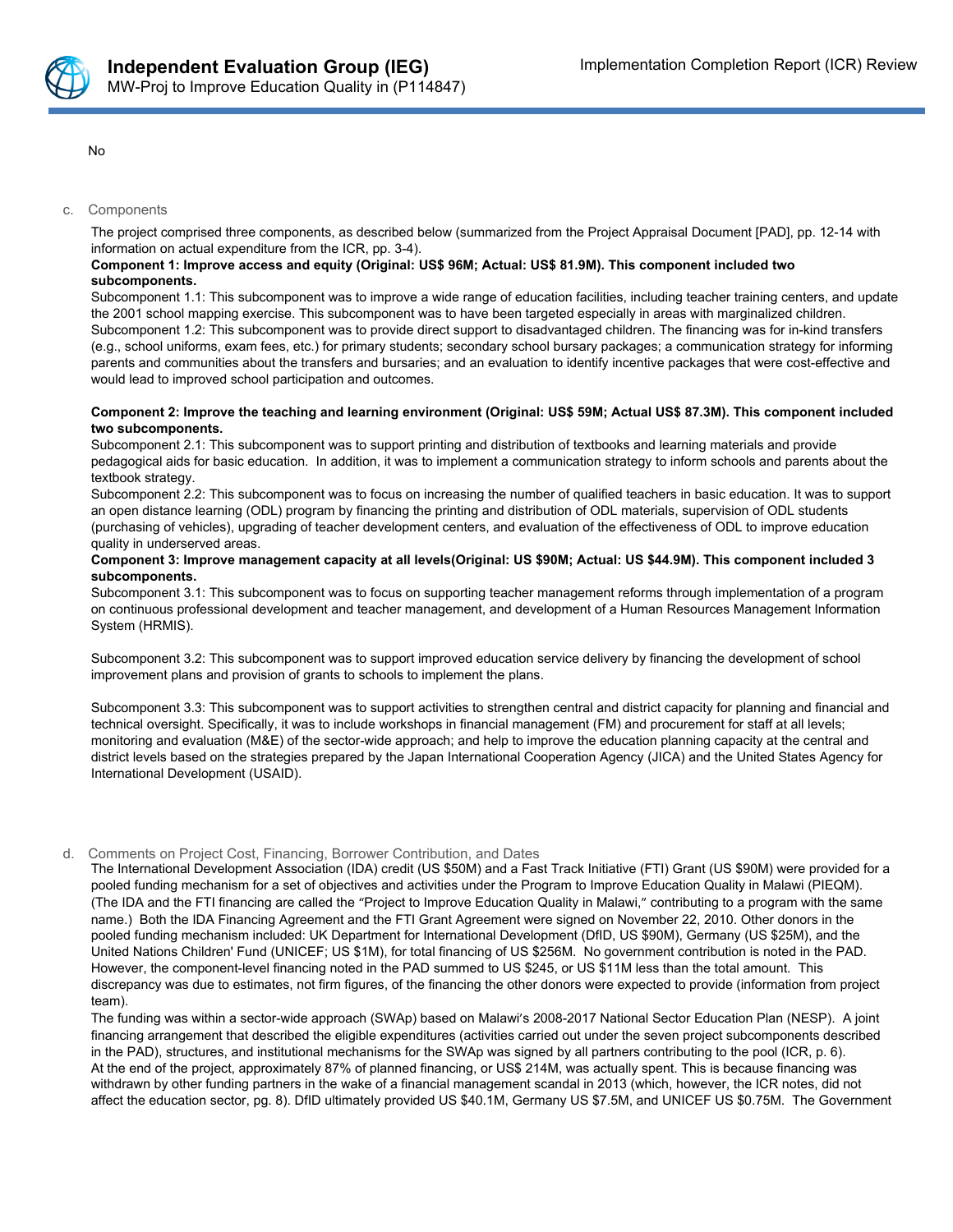

### added US \$25.75M.

The Bank was responsible for fiduciary aspects of the Program to Improve Education Quality in Malawi (PIEQM) under the pooled fund. The Bank was also the supervising entity for the FTI grant under the Global Program for Education (ICR, p. 6).

By the end of the project, the Bank had disbursed US \$49.28M (ICR, pg. i) of the IDA funds, and all US \$90M of the FTI Grant funds (ICR, pg. 24). Some of the funds from subcomponent 1.2 (direct support to disadvantaged children), and subcomponent 3.2 (improving service delivery at the school level), were reallocated for training of rural teachers, subcomponent 2.2 (ICR, pg. 5). The expenditure of subcomponent 1.2 was almost half of the expenditure planned due to delayed start to the program (ICR, pg. 5). Although 93% of the target was met for providing support to students, an evaluation that was planned was not completed. It is unclear from the ICR whether support to the same students would have been provided over multiple years (and therefore the underrun was due to students receiving support for a shorter period of time), or whether the costs were overestimated initially, or a combination of the two factors. Expenditure on school improvement plans was also just about half of what was planned, due to phasing in of the grants. On the other hand, the reallocation to training of rural teachers led to exceeding the training target by 96 percent.

The FTI grant was to have closed on June 30, 2013, but was extended twice, first to December 30, 2014, and then to June 30, 2015. The extensions were to allow for the full utilization of funds, consolidation of lessons learned, and aligning the FTI Grant closing date with the closing date for the IDA credit, which was June 30, 2015.

## **3. Relevance of Objectives & Design**

#### a. Relevance of Objectives

The project was aligned with the reform agenda articulated in the Government's National Education Sector Plan (NESP, 2008-2017), which was translated into an Education Sector Implementation Plan 2009-2013, with objectives, strategies, and financing for education (ICR, pg. 1) The NESP identified relatively broad objectives and the strategies to achieve them by addressing key constraints in the sector, including lack of adequate education infrastructure, high pupil:teacher ratios, dearth of pedagogical resources, and weak management and accountability (ICR, pg. 1). The project objectives were relevant to addressing these key constraints, especially in the poor, rural areas that were particularly affected. The project thus was designed to address equity with respect to rural/urban differences (PAD, pg. 3).

The project was also broadly consistent with the World Bank's Country Assistance Strategy (CAS, 2007-2010) for Malawi at appraisal, which supported the Bank's engagement in education programs as a way to address poverty and inequality (ICR, pg. 2) and to focus on the educational system (CAS, 2007-2010, pg. 21), but noted that the rationale for remaining engaged would be re-examined in the CAS progress report. Thus, the CAS did not specifically outline a strong rationale for its support to primary education, although it mentioned the current project in its list of planned new activities (CAS 2007-2010, pg. 30).

The project remains consistent with the current Country Partnership Strategy (CPS) for FY13-16 (Report No: 74159-MW), which notes that only 55 percent of boys and 45 percent of girls finish primary school (pg. 15), and that quality of education is weak by regional standards, with low student learning outcomes (pp. 5, 24). The CPS thus continues the Bank's focus on enhancing human capital with improved access to quality education and continued support to the NESP (pg. 34).The project also remains relevant to the Malawi Development and Growth Strategy II, 2014-2016, as well as the Global Partnership for Education's goals of access and learning for all.

Rating High

### b. Relevance of Design

There was a plausible link between the project's inputs, activities, and expected outcomes. The project's design was based on the country's sector strategy and aimed to address supply-side constraints: infrastructure, pedagogical materials, and qualified teachers, all factors that were affecting access and retention in basic education (ICR, pg. 6). The design also addressed institutional capacity at both the central and district levels in order to facilitate improved planning and management of the sector and of the project and therefore address access, equity, and teaching and learning environment.

The project was to address equity as defined primarily by the differences in rural and urban areas. It was to target the constraints in rural areas and provide secondary school bursary support to marginalized children as an incentive for participation in basic education. The process to define and identify marginalized children was included in the PAD (pg. 55). However, although the design took into account previous pilot studies showing that enrollment and attendance are positively affected by such incentives, other factors, such as repetition and completion, should also have been addressed and tracked (ICR, pg. 13).

The high pupil:teacher ratio (PTR) in rural areas was to be addressed through teacher training, but efforts to redistribute teachers among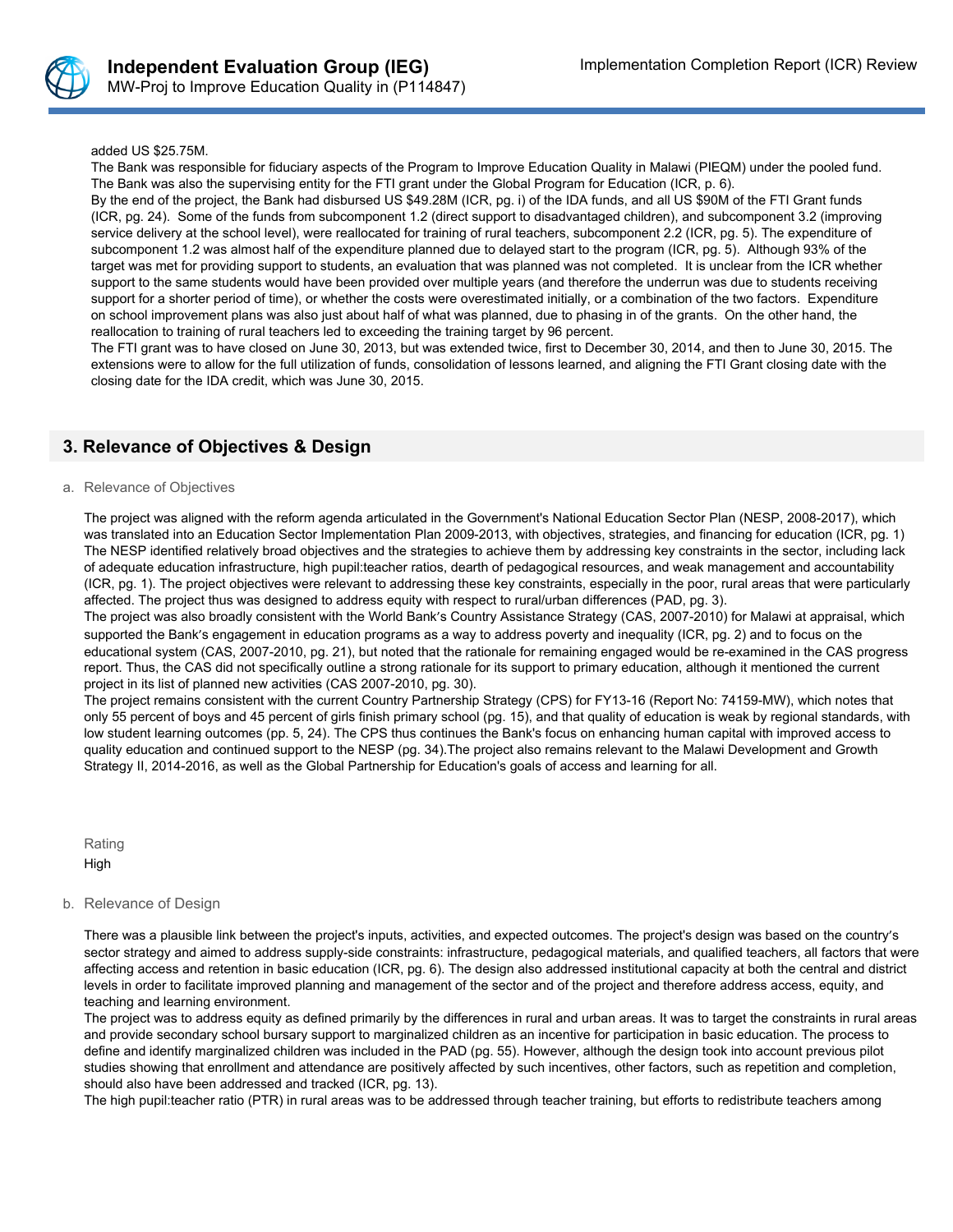

geographical areas, schools, and grades were not considered, a strategy that would have addressed the high variations in pupil:teacher ratios (ICR, p. 13).

Several activities were focused on enhancing management capacity to contribute to all three objectives. Some activities were highly relevant for improving teaching and learning (e.g., training of personnel to develop school improvement plans, and the design of the school improvement plans based on previous lessons). However, other activities envisaged to support overall sectoral development (and therefore contribute to all three objectives) did not take into consideration the capacity of the Ministry of Education, Science and Technology (MoEST). The ICR notes that these institutional strengthening activities (e.g., teacher management and learning assessments) were beyond the capacity of MoEST to manage and implement and therefore were not carried out. The risk for implementation capacity was rated as high and was to have been addressed through technical advisors (PAD, 19). Despite this support, however, and despite the mechanisms put in place for joint reviews by the Sector Working Group, key reform components were not completed and implementation capacity remained an issue (ICR, pp. 6, 7). In addition, while the project design made sense broadly, several project features were innovative or relatively untested (e.g. incentive packages, the Open Distance Learning approach for teachers), and therefore whether, and how much, they would contribute to the project objectives was an open question. Testing of how precisely these features would or would not work was also built into the project, but ultimately it was not carried out (as further discussed in Section 10).

Rating Modest

## **4. Achievement of Objectives (Efficacy)**

## **Objective 1**

**Objective** Increase access in basic education

**Rationale** 

The objective of increased access to basic education was measured through three indicators: net enrollment rate in primary education, gross enrollment rate in primary education, and direct project beneficiaries.

### **Outcomes**

The ICR shows that the net enrollment rate increased from a baseline of 79% in 2010 to 88% in 2014, well above the target of 83% (ICR, pg. iii) (data based on the 2014 Welfare Monitoring Survey [conducted every two years]). The number of children enrolled in primary schools increased from 3.67 million to 4.67 million in 2014. The ICR notes that the enrollment in schools with construction saw an average increase of 30% in enrollment in contrast with 8% increase in enrollment in schools with no construction (ICR, pg. 14). The gross enrollment rate increased from a baseline of 119% in 2010 to 126% in 2014, also above the target of 114% (ICR, pg. iv). The direct project beneficiaries were approximately 4.7M, above the target of 3.7M, and 50% were females. Project beneficiaries included all students enrolled in public primary schools, disadvantaged students in lower secondary schools, and rural teachers (ICR, pg. 3). Focus group discussions in six schools showed that stakeholders were aware of improvements at their schools and that these improvements, in their view, had yielded higher enrollments (ICR, pg. 18/19). However, it would have been useful to have had these data disaggregated by region to assess the equity dimension with respect to access.

#### **Key Outputs**

Key outputs included: the construction or rehabilitation of 14 boarding facilities for girls (ICR, pg. 15), 3 above the target of 11; and the building or rehabilitation of 2,936 classrooms, slightly short of 3,000 target. Classroom construction was shifted from the Education Infrastructure Management Unit (EIMU) to the Local Development Fund (LDF), due to delays, which may explain the shortfall.

Based on these accomplishments, the achievement of this objective is rated high.

Rating High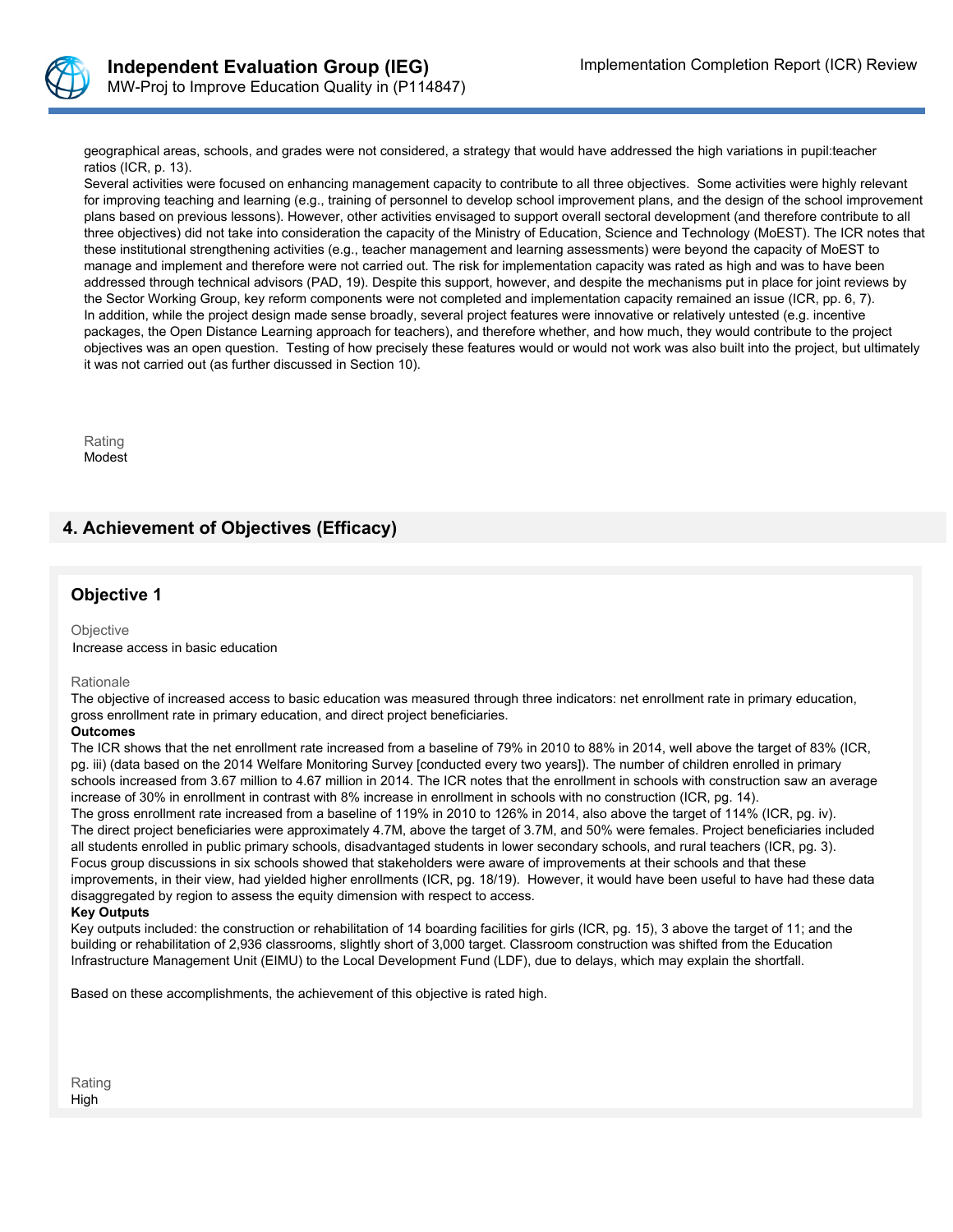

## **Objective 2**

#### **Objective**

Increase equity in basic education

#### Rationale

This objective was measured through: primary completion rate disaggregated by rural and urban areas and by sex (using Household Survey data from 2010 and 2013; the ICR does not use the baseline values provided in the PAD, pg. 46, because of greater reliability of the household data); and the percentage of students receiving grants still in school.

### **Outcomes**

The rural primary completion rate decreased by one percentage point, from 25% in 2010 to 24% in 2013, and stayed well below the target of 32%, largely driven by declines in the completion rate for rural girls. The completion rate to 5th grade increased from 50% to 55%. The Borrower's ICR notes that the rural completion rate increased from 28% to 56%, data quite different from those reported in the Bank's ICR (ICR, pg. 49).

The urban primary completion rate increased from 51% in 2010 to 53% in 2013, but stayed well below the target of 62%. The completion rate to 5th grade increased from 77% to 83%.

The primary completion rate for boys increased from 25% to 27%, but it declined for girls from 33% to 30% between 2010 and 2013. The changes in rates for grade 8 between 2010 and 2013 disaggregated by locality and sex are as follows:

- Urban males: not much change, from 48% to 47%
- Urban females: increase from 54% to 60%
- Rural males: increase from 21% to 23%
- Rural females: decrease from 29% to 24%
- The changes in rates for grade 5 between 2010 and 2013 disaggregated by locality and sex are as follows:
- Urban males: stable at 75%
- Urban females: increase from 79% to 87%
- Rural males: increase from 48% to 54%
- Rural females: increase from 52% to 57%

(All information is from ICR, pg. 15.)

The increases in rates at the lower level, at grade 5, potentially foreshadows improvements in grade 8 in the future. These outcomes are likely affected by the activities conducted under all three components.

The percentage of students receiving grants still in school was 99% in 2015, above the target of 94%.

### **Key Outputs**

In terms of key outputs, the project provided transfers to 70,052 students, approximately 5,000 less than the target of 75,000. Sixty-four percent of the recipients were girls (information provided by the project team). Given that the decline in the basic completion rate was largely for rural girls, information disaggregated by area and grade level on the provision of transfers would have been useful to understand how this activity was being targeted.

The ICR mentions an evaluation (Primary School Improvement Program National Evaluation Report, 2010/2011 to 2012/2013) and a study (Primary Education in Malawi: Expenditure, Service Delivery and Outcomes, World Bank, 2015), which found that the non-staff inputs acquired by schools as part of their school improvement plans had a positive effect on improving the internal efficiency of the schools (reduced repetition and dropout rates, and increased promotion rates) (ICR, pg. 15). Stakeholders also mentioned the availability of girls' hostels as a key factor for keeping girls in school.

It is possible that the inputs were more effective at the lower primary levels, but it is not clear why the inputs were not as effective at the upper primary grade levels. It is also possible that the inputs were targeted primarily at the lower grades, but this information is not available in the ICR.

Based on this lack of information and the level of achievement lower than the targets defined, the achievement of this objective is rated modest.

Rating Modest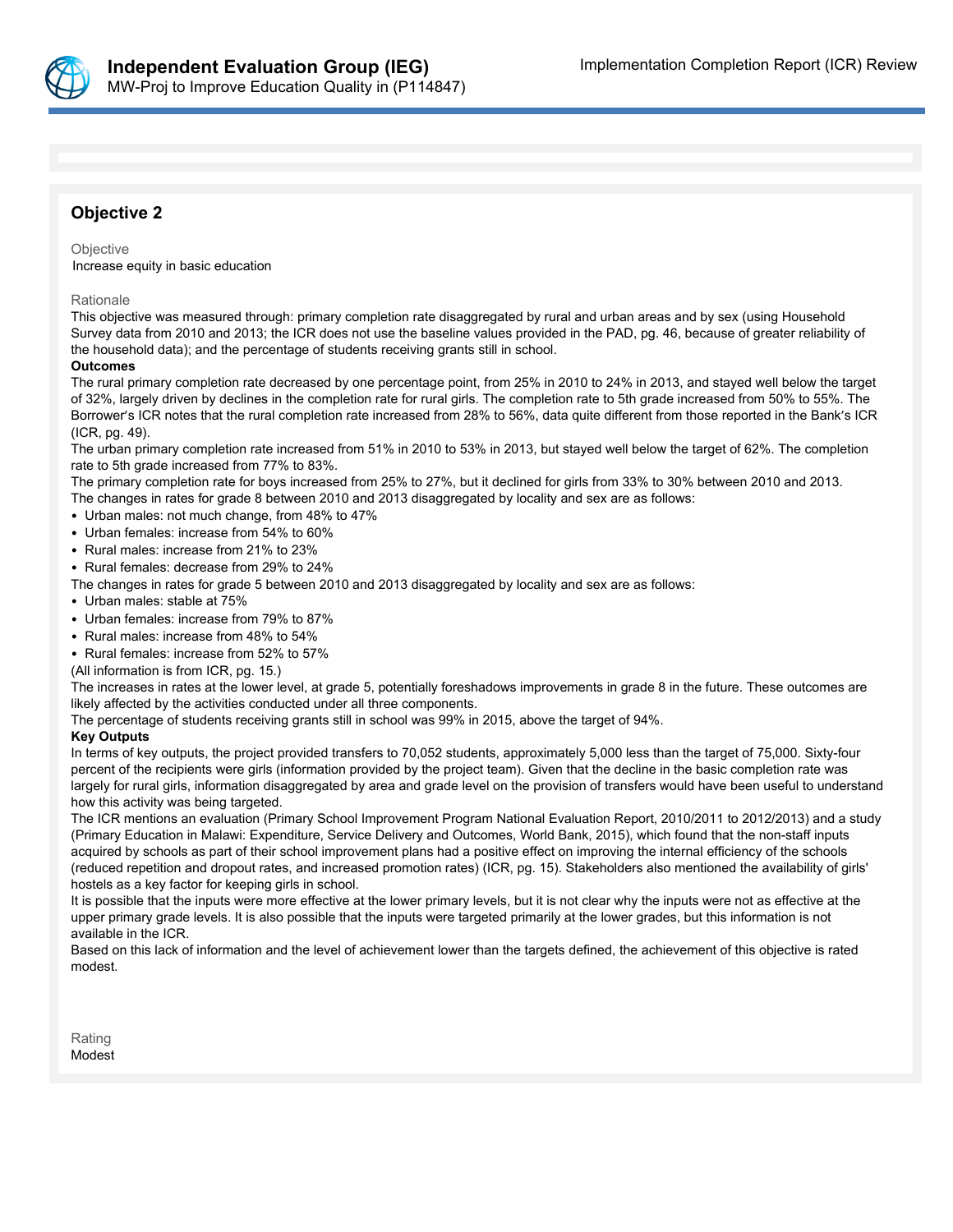

## **Objective 3**

#### **Objective**

Enhance the quality of the teaching and learning environment in basic education

#### Rationale

This objective was measured through two indicators: pupil:teacher ratio and pupil:classroom ratio.

#### **Outcomes**

The pupil-to-qualified teacher ratio improved from approximately 100:1 in 2010 to 66:1 in 2015, better than the target of 87:1. In rural areas, the ratio decreased from 95:1 to 68:1, and in urban areas it declined from 68:1 to 64:1.

The pupil:classroom ratio did not decline; on the contrary, it increased from a baseline of 100:1 in 2010 to 127:1 in 2015. The target was 97:1. The ICR notes that this unexpected result is due to a combination of higher-than-expected enrollments (the net enrollment increase exceeded the target by 5 percentage points); flooding in 2014, which had a negative impact on infrastructure (with damage to about 500 classrooms, ICR, pg. 7); and high repetition rates (ICR, pg. 16). However, according to the evaluation mentioned under objective 2, the repetition rate actually decreased, and so the contribution of this factor to increases in the pupil:classroom ratio is unclear. The ICR also notes that the schools were able to procure inputs that led to improvements in internal efficiency, although the full data are not provided (ICR, pg. 15).

According to the project team, the two indicators (pupil:classroom ratio and pupil:teacher ratio) moved in opposite directions due to classes being held outside of built classrooms.

Focus groups showed stronger parental and community involvement in schools and focus on disadvantaged students. However, stakeholders also noted that the school improvement guidelines were too prescriptive to enable schools to address their own needs (ICR, pg. 19).

### **Key Outputs**

26 million textbooks were provided, well above the target of approximately 10 million. The student-textbook ratio improved from 2.6:1 to 1.1:1 for grade 3 English; 2:1 to 1.1:1 for grade 3 math; 1.7:1 to 1.0:1 for grade 7 English; and 1.5:1 to 1.1:1 for grade 7 math. The target for both grades and subjects was 1.5:1.

About 23,500 additional teachers were trained to become qualified teachers, almost double the target of 12,000.

2,100 managers were trained in strategic planning, well above the target of 100.

An annual statistics abstract was prepared on an annual basis, although late at times and with some key data missing.

One hundred percent of primary schools received school grants and developed strategic and annual work plans and budgets. Several key planned outputs (assessment of teacher management system, development of a teacher management action plan, and development of a human resources management plan) were not completed. A planned learning assessment was not established, although early grade reading and mathematics assessments are being implemented in some schools.

Although the pupil:classroom ratio worsened (due to external factors, such as flooding and unprecedented enrollments), key aspects of the teaching-learning environment improved (pupil:teacher and pupil:textbook ratios). Therefore the achievement of this objective is rated substantial.

Rating Substantial

## **5. Efficiency**

The project construction costs compare favorably with comparator projects, with unit cost of US\$ 173 per classroom undertaken by EIMU (20% of the construction total construction costs) and US\$ 107 by the LDF (80% of the total construction costs), in contrast with US\$ 161 by UNICEF, US\$ 479 by JICA,and US\$ 421 by the Africa Development Fund (ICR, pg. 16). The initial quality of project construction was uneven, although the average was satisfactory (ICR, pg. 16). In addition, 26.9 million books were purchased instead of the planned 9.6 million, but at 81% of the planned budget, resulting in lower unit costs.

On the other hand, there were also substantial delays to key activities, which means that the benefits did not accrue to the beneficiaries in a timely manner. Project construction was delayed during the first year of implementation due to unavailability of technical assistance expected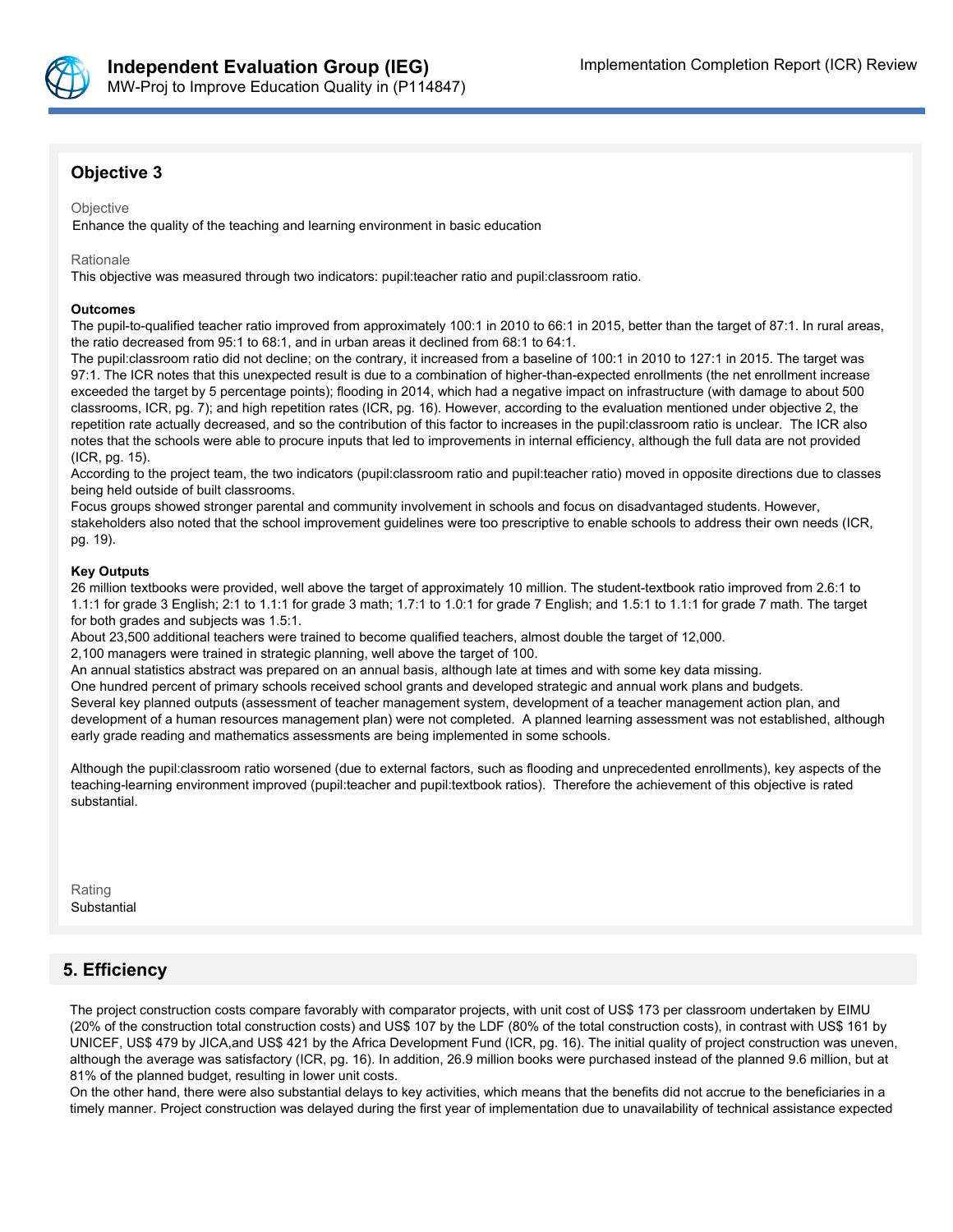

from the donor partners and heavy rains (ICR, pp. 7, 8). Over 70% of the books were delivered only in the last month of implementation. In addition, support for disadvantaged children and school grants were delayed, caused by delays in the submission of statements of expenditures by the districts.

Many of the institutional strengthening activities did not take place because of the lack of requisite capacity in the Ministry of Education, Science and Technology (MoEST) and weak coordination among MoEST units (ICR, p. 8).

Finally, the pace of implementation was also affected by the suspension of the Integrated Financial Management and Information System and subsequent manual processing of interim financial reports in the aftermath of a 2013 public financial management scandal in Malawi. The education sector was not directly affected (ICR, p. 8),but nonetheless the suspension led to cost increases under the EIMU contractors, who started charging interest 45 days after submitting their paperwork.

The ICR conducted a cost-benefit analysis for the first component of the project only (construction and bursaries to children) (ICR, p. 36). It calculated the net present value at MK 57.9 billion and the internal rate of return at 26.9 percent, based on reasonable cost and benefit assumptions (although not including social benefits). These calculations, however, are not directly comparable to the information provided in PAD, due to a different methodological approach. The analyses in the PAD show that those completing primary education earn 7.8 percent more annually compared with those with no schooling, and the figure jumps to 154 percent for those completing upper secondary education (PAD, p. 108). The PAD also cites a 2002 study that showed the rate of return to be 5 percent for those with lower primary education and 15 percent for those with upper primary education, but the PAD does not provide details on the factors taken into account in the analysis.

Efficiency Rating Modest

a. If available, enter the Economic Rate of Return (ERR) and/or Financial Rate of Return (FRR) at appraisal and the re-estimated value at evaluation:

|                     | Rate Available? | Point value (%) | *Coverage/Scope (%)               |
|---------------------|-----------------|-----------------|-----------------------------------|
| Appraisal           |                 | U               | U<br>$\square$ Not Applicable     |
| <b>ICR Estimate</b> |                 | 26.90           | 38.00<br>$\square$ Not Applicable |

\* Refers to percent of total project cost for which ERR/FRR was calculated.

## **6. Outcome**

The project was aligned with the reform agenda articulated in the Government's National Education Sector Plan (NESP, 2008-2017) and was broadly consistent with the World Bank's Country Assistance Strategy (CAS, 2007-2010) for Malawi. It remained consistent with the Country Partnership Strategy (CPS) for FY13-16 (Report No: 74159-MW). The relevance of objectives is therefore rated high. There was a plausible link between the inputs, activities, and expected outcomes. The project included testing for some innovative elements in its theory of change for achieving intended outcomes. However, it did not fully take into consideration additional important elements, such as repetition and completion, and teacher redistribution to address quality issues. In addition, the capacity required to implement a key set of activities needed for overall sectoral and institutional strengthening was overestimated. The relevance of design is therefore rated modest.

In terms of efficacy, the project exceeded its goals for improving access to basic education and is rated high for this objective. However, it fell short of its targets in improving equity in basic education; the completion rates improved for urban females and rural males, but decreased for rural females and stayed flat for urban males, with all remaining below targets. On the other hand, 99% of students receiving grants stayed in school. Achievement of this objective is rated modest. In terms of enhancing the teaching and learning environment, the project exceeded the target set for student:teacher and book:student ratios, but fell short of the target set for pupil:class ratio due to higher-than-expected increases in enrollment and the 2014 floods that had a negative impact on infrastructure. In addition, a number of key activities for strengthening the management of the sector, which would have contributed to strengthening teaching and learning (as well as equity) were not completed. Achievement of this objective is rated substantial. Finally, the efficiency of the project is rated modest due to delays in key activities, including provision of 70 percent of the textbooks only in the last six months of the project, delays in construction, and cancellation of a number of activities for institutional strengthening.

Due to shortcomings in the project's preparation and implementation, the project's outcome is rated is moderately satisfactory.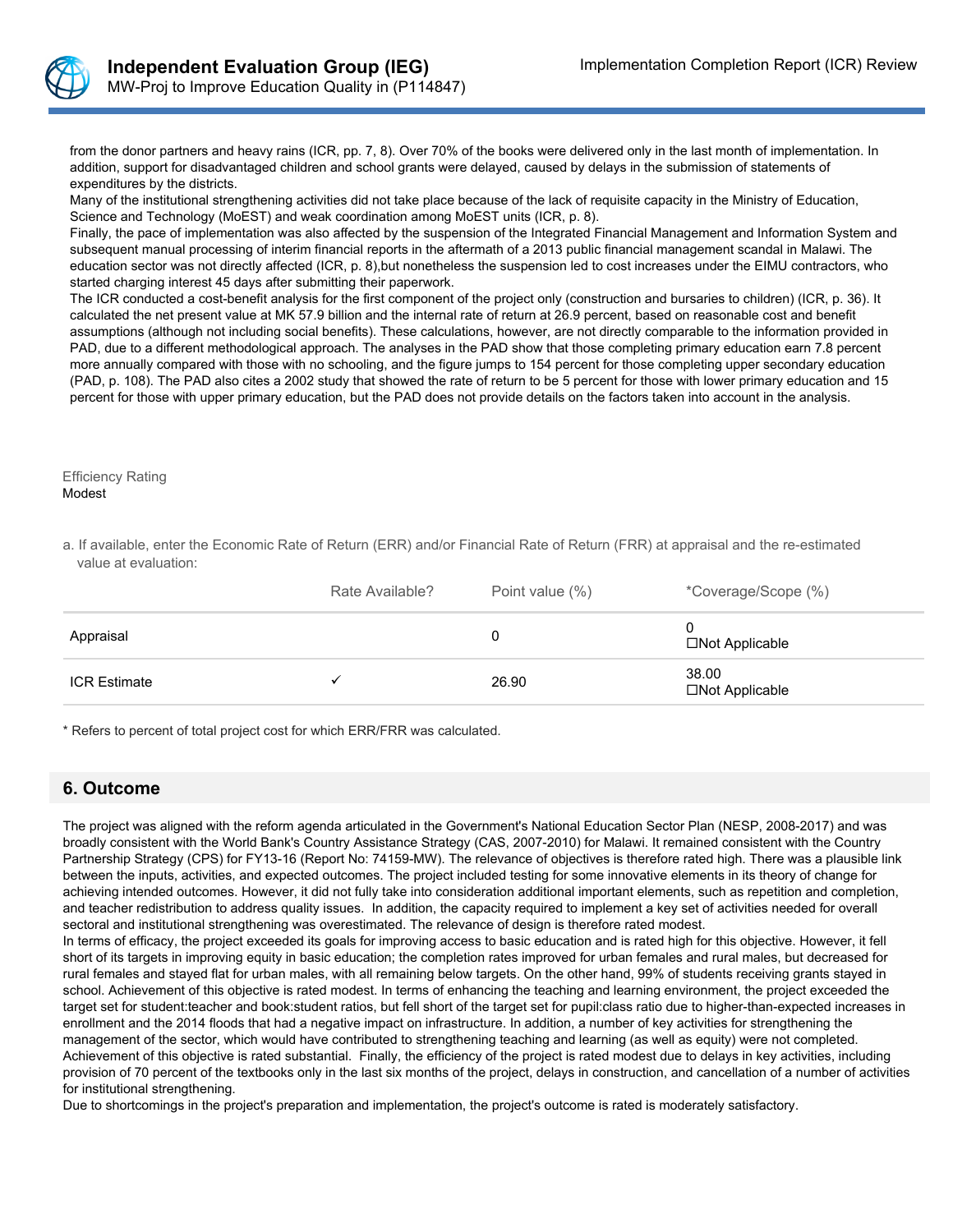

a. Outcome Rating Moderately Satisfactory

## **7. Rationale for Risk to Development Outcome Rating**

Malawi's uncertain economic outlook and dependence on aid may affect continued funding of school grants, employment of school teachers, and development of education infrastructure. Demographic trends may also continue to affect student:teacher ratios, and therefore the quality of education, although this is not explicitly clear from the ICR. On the other hand, the government has prioritized education and allocated significant budget to it in 2014/15, second only to agriculture.

A new grant is scheduled for approval in July 2016, focused on continuing the strategies implemented during the current operation (ICR, pg. 12). However, the efficacy of the various components, including the school improvement grants and the incentive packages, will need to be tested to ensure that in fact these interventions lead to the desired results. In addition, institutional capacity will need attention if sectoral reforms and appropriate management are to be implemented for achieving sustainable results.

a. Risk to Development Outcome Rating **Substantial** 

## **8. Assessment of Bank Performance**

a. Quality-at-Entry

Project preparation included attention to prior lessons, technical analysis, and fiduciary aspects and safeguards. Preparation also involved an institutional capacity assessment for the sector to gauge implementation readiness, and to put in place activities to strengthen implementation capacity. Nonetheless, the risks were underestimated with respect to implementing activities related to strengthening systemic improvements, many of which were ultimately not carried out(see Section 4), and some design and data elements important for achieving and measuring the objectives were not included (see Sections 3b and 10a).

Quality-at-Entry Rating Moderately Unsatisfactory

b. Quality of supervision

The Bank engaged in regular supervision of the project and identified and addressed issues in a timely manner (ICR, p. 21). Technical support was provided on procurement, and attention was paid to safeguard and environmental issues. Following the government's financial management scandal, the Bank proactively undertook an in-depth financial management assessment to ensure that no issues arose in the project. The team also helped the government identify additional funding, including from the government's own budget, when some of the donors withdrew from the pooled fund following the financial management scandal in 2013.

However, the team did not follow up sufficiently on a number of key activities that could have served to guide the project better, such as evaluations, student assessment, and the teacher management information system.

Quality of Supervision Rating Moderately Unsatisfactory

Overall Bank Performance Rating Moderately Unsatisfactory

## **9. Assessment of Borrower Performance**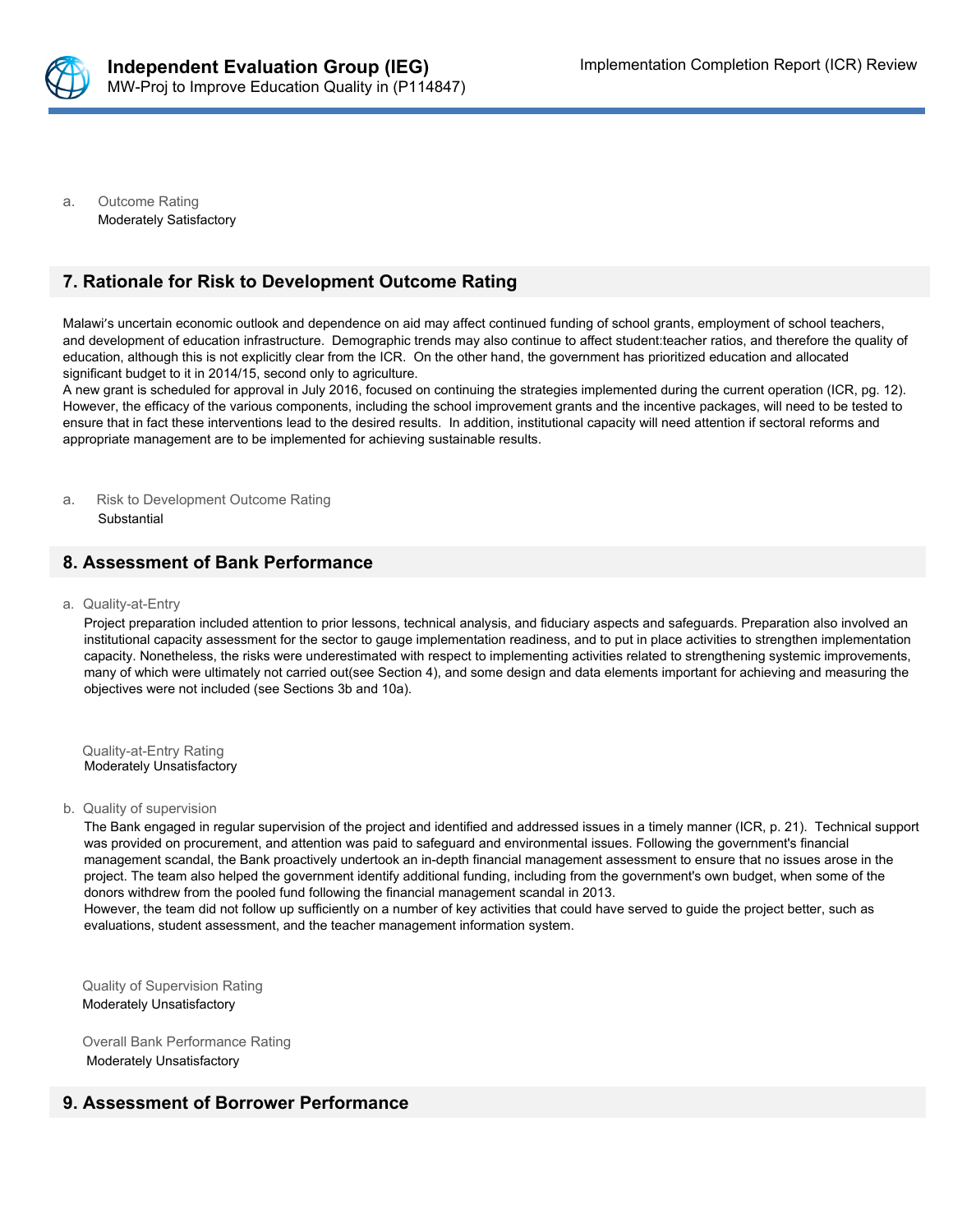

a. Government Performance

The government showed strong ownership of the program. It provided additional resources when donors withdrew from the program, and it lifted the wage ceiling to allow recruitment of teachers to rural schools. Implementation of agreed priorities continued during the political and fiscal crises (ICR, p. 21).

Government Performance Rating Satisfactory

#### b. Implementing Agency Performance

MoEST, the implementation agency, showed strong commitment to the project as an integral part of the education sector plan (ICR, p. 22). It implemented a large program to achieve most of the project objectives, and complied with the Bank's safeguard policies. However, there were delays in complying with FM covenants, deployment of teachers in rural areas, and procurement, which led, for example, to considerable delays in procurement of books. Audit reports were submitted with a delay of 6-12 months (ICR, p. 11). In addition, a number of key activities for improving management were not implemented, as detailed in Section 4.

Implementing Agency Performance Rating Moderately Satisfactory

Overall Borrower Performance Rating Moderately Satisfactory

## **10. M&E Design, Implementation, & Utilization**

#### a. M&E Design

The results framework covered key aspects of the program: access (enrollment and completion rates), equity (completion disaggregated by rural/urban), and teaching and learning environment (student/qualified teacher ratio; student/classroom ratio; and student/textbook ratio). It also included a number of output indicators for key activities, covering construction, teacher training, and textbook procurement. Baselines and targets were established for key outcome indicators, a mid-term evaluation was planned, and there was focus on strengthening systems and capacity for collecting and using data. However, it is not clear why disaggregated data were not included for access indicators, given the more challenging supply side constraints in rural than urban areas.

The PAD mentioned plans to conduct impact evaluations to test innovative programmatic and policy interventions (e.g., incentive packages and open distance learning) (pp. 18, 44), but the ICR notes that these evaluations were not completed and therefore did not inform project design and implementation. Student assessment, a planned activity, would also have served to provide a more accurate measure of the quality of the teaching and learning environment, with the other related indicators serving as proxies. This activity, however, was not completed.

### b. M&E Implementation

The EMIS was the main tool for the collection, analysis, and dissemination of data, with capacity built at all levels (school, district, and central) for producing data. The EMIS required district education managers to review data prior to forwarding to the Ministry. Although the project focused on strengthening the EMIS, data quality was insufficient for reporting on outcomes, as identified by a public expenditure tracking survey undertaken in 2014. For example, the completion rate was not tracked regularly. The project therefore used more reliable data from other sources (2013 Household Survey and 2014 Welfare Monitoring Survey). However, the timing of the data collection by these two surveys means that accurate end-of-project information is not recorded in the ICR.

The ICR includes a stakeholder discussion, a valuable input into the final evaluation of the program. A public expenditure tracking survey was also undertaken in 2014. The mid-term review was conducted in a timely fashion.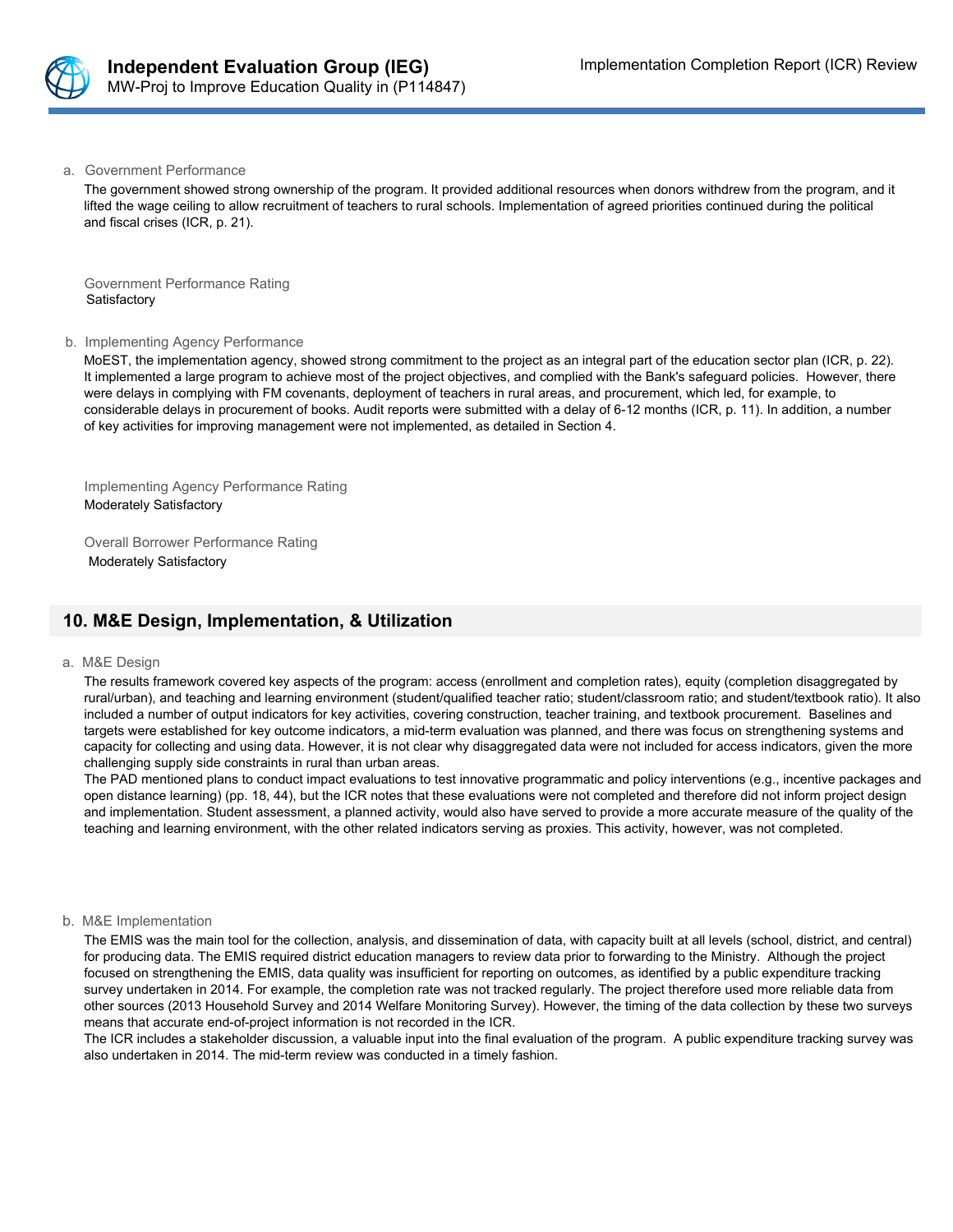

#### c. M&E Utilization

Joint Annual Reviews were undertaken to discuss project progress, and Sector Working Group quarterly monitoring meetings were based on quarterly monitoring reports on financial, procurement, and activity implementation aspects of the project. These reviews identified the slow pace of construction by the EIMU and led to the change over to the LDF. In addition, the EMIS was used to plan activities for each year. The ICR also mentions an evaluation of the school grants that was used to change how the grants were provided to schools (ICR, p. 10). However, it is unclear from the ICR whether, and how, the findings from the mid-term review were utilized.

M&E Quality Rating Modest

## **11. Other Issues**

#### a. Safeguards

The project was classified as a Category B project and triggered two safeguard policies: environmental assessment (OP 4.01) and involuntary assessment (OP 4.12). The project complied with the safeguard policies (ICR, p. 11). Environmental and Social Management plans were prepared for all classroom projects, and a consultant provided follow-up field visits and advisory services on safeguards in project activities. The project also used environmentally friendly materials in construction. OP 4.12 was triggered in the case of a teachers' college construction, but all project-affected people were compensated by the government and resettled in line with the resettlement action plan (ICR, p. 11).

#### b. Fiduciary Compliance

Financial management (FM): FM supervision was conducted on a regular basis, which confirmed that all financial covenants were complied with, although with delays, and adequate FM controls were in place. Audit reports were submitted with a delay of 6-12 months (ICR, p. 11). The 2013 and 2014 audit reports were qualified with respect to undocumented transactions; however, both expressed a clean audit opinion on the use of pool funds for eligible expenditures (ICR, p. 11). The Bank team conducted an in-depth audit for 2013 and agreed on specific actions, which were implemented by the government. An in-depth audit for 2014 was completed and non-qualified (information from project team). An audit for 2015 is underway.

Procurement: An assessment during project preparation found that government practices were not in compliance with international practices. The covenants related to procurement were complied with, and guidelines were generally followed, in some cases with delay. An annual procurement audit was conducted, which showed weak capacity initially but gradual improvement as a result of capacity building provided by the Bank.

#### c. Unintended impacts (Positive or Negative)

The ODL was noted to have supported rural employment, although no specific data are provided.

d. Other

---

**12. Ratings**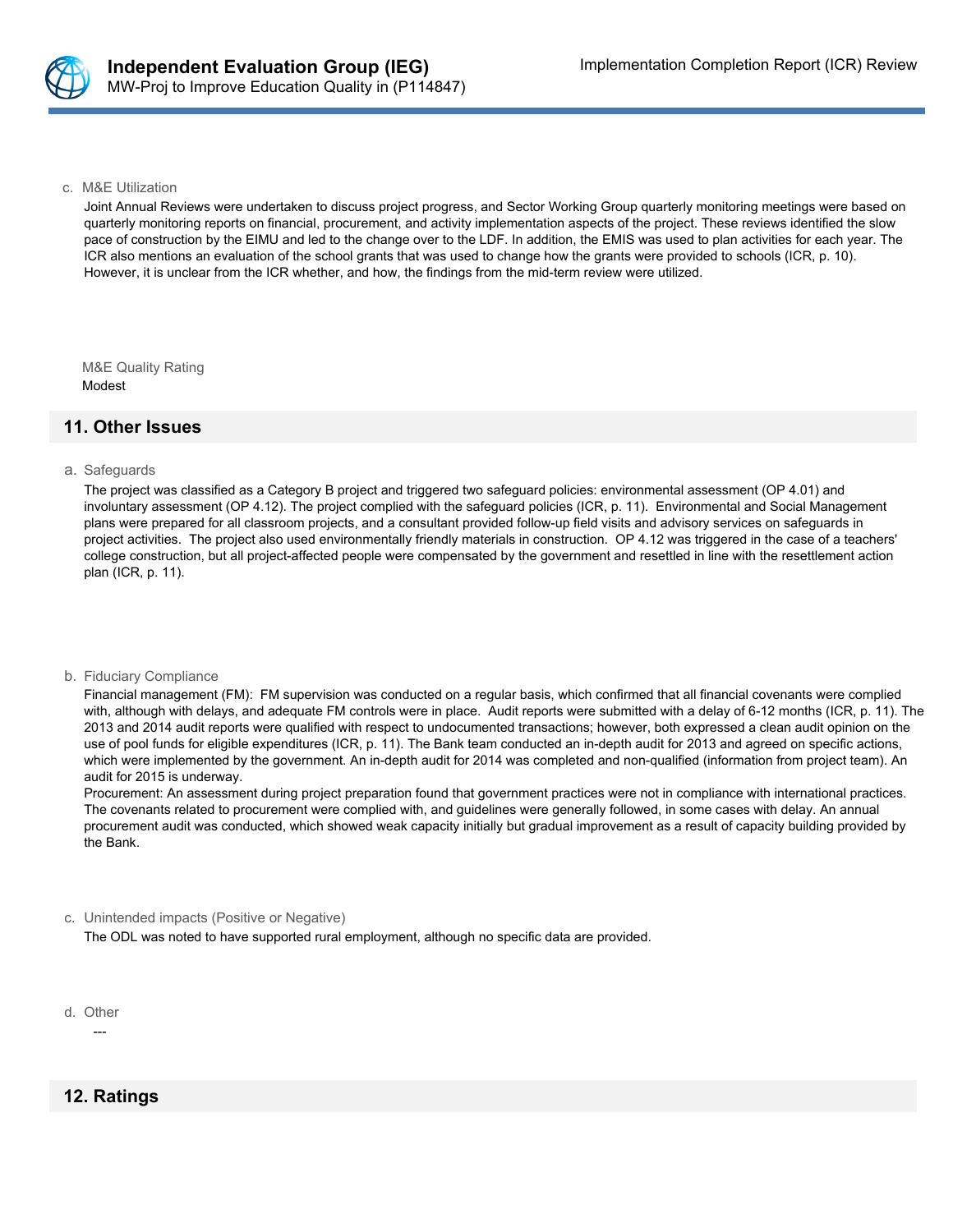

| Ratings                     | <b>ICR</b>                     | IEG                            | Reason for<br>Disagreements/Comment                                                                                                                                                                                     |
|-----------------------------|--------------------------------|--------------------------------|-------------------------------------------------------------------------------------------------------------------------------------------------------------------------------------------------------------------------|
| Outcome                     | <b>Moderately Satisfactory</b> | <b>Moderately Satisfactory</b> | ---                                                                                                                                                                                                                     |
| Risk to Development Outcome | Modest                         | Substantial                    | Uncertain economic outlook: lack<br>of data on how key components<br>are likely to work in the new<br>project, although an evaluation is<br>being completed.                                                            |
| <b>Bank Performance</b>     | <b>Moderately Satisfactory</b> | Moderately Unsatisfactory      | Some design and data elements<br>important for achieving and<br>measuring the objectives were not<br>included in the design stage, and<br>these shortcomings were not<br>adequately addressed during<br>implementation. |
| Borrower Performance        | <b>Moderately Satisfactory</b> | <b>Moderately Satisfactory</b> | ---                                                                                                                                                                                                                     |
| Quality of ICR              |                                | Modest                         |                                                                                                                                                                                                                         |

Note

When insufficient information is provided by the Bank for IEG to arrive at a clear rating, IEG will downgrade the relevant ratings as warranted beginning July 1, 2006.

The "Reason for Disagreement/Comments" column could cross-reference other sections of the ICR Review, as appropriate.

### **13. Lessons**

This ICRR endorses the following lessons (summarized and reworded from the ICR, p. 22):

• The ODL can be a rapid way of improving availability of teachers in rural or remote areas, but the approach should be comprehensive to achieve this objective, including provision for a teacher wage bill for recruitment and deployment, and a functioning personnel management system to ensure that teachers are recruited and deployed to areas where there are shortages to achieve desired pupil:teacher ratios. • Although the net enrollment rate and primary completion rate are usual measures of project outcomes, they may not work in situations where age-specific data for the school-going population is not readily available. This underscores the importance of careful consideration of data quality and collection modalities while determining outcome indicators.

In addition, this ICRR notes that a key lesson is to implement evaluations in a timely way to understand whether and how investments in relatively new and innovative interventions contribute to desired outcomes. In the case of this project, two interventions were new – ODL and student bursary packages – but neither was evaluated rigorously in a timely manner to assess the effectiveness of these interventions or to take stock of implementation challenges.

## **14. Assessment Recommended?**

No

## **15. Comments on Quality of ICR**

The ICR is succinct and mostly well written. It attempts to identify evidence for its conclusions, although at times the information is insufficient (i.e., impact evaluation mentioned on p. 15) and statements are contradictory or not backed by evidence and data referenced in the document itself (e.g., high repetition rates mentioned on p. 16, but improved internal efficiency mentioned on p. 15; high enrollments but improved pupil:teacher ratios). However, the ICR is to be commended for pulling data from sources more reliable than the monitoring system put in place by the project, upon the realization that the project data was not robust. The ICR also integrates information from the stakeholder consultations and identifies useful lessons. However, it should have noted that the year of the end-line data limited the ability to draw conclusions about